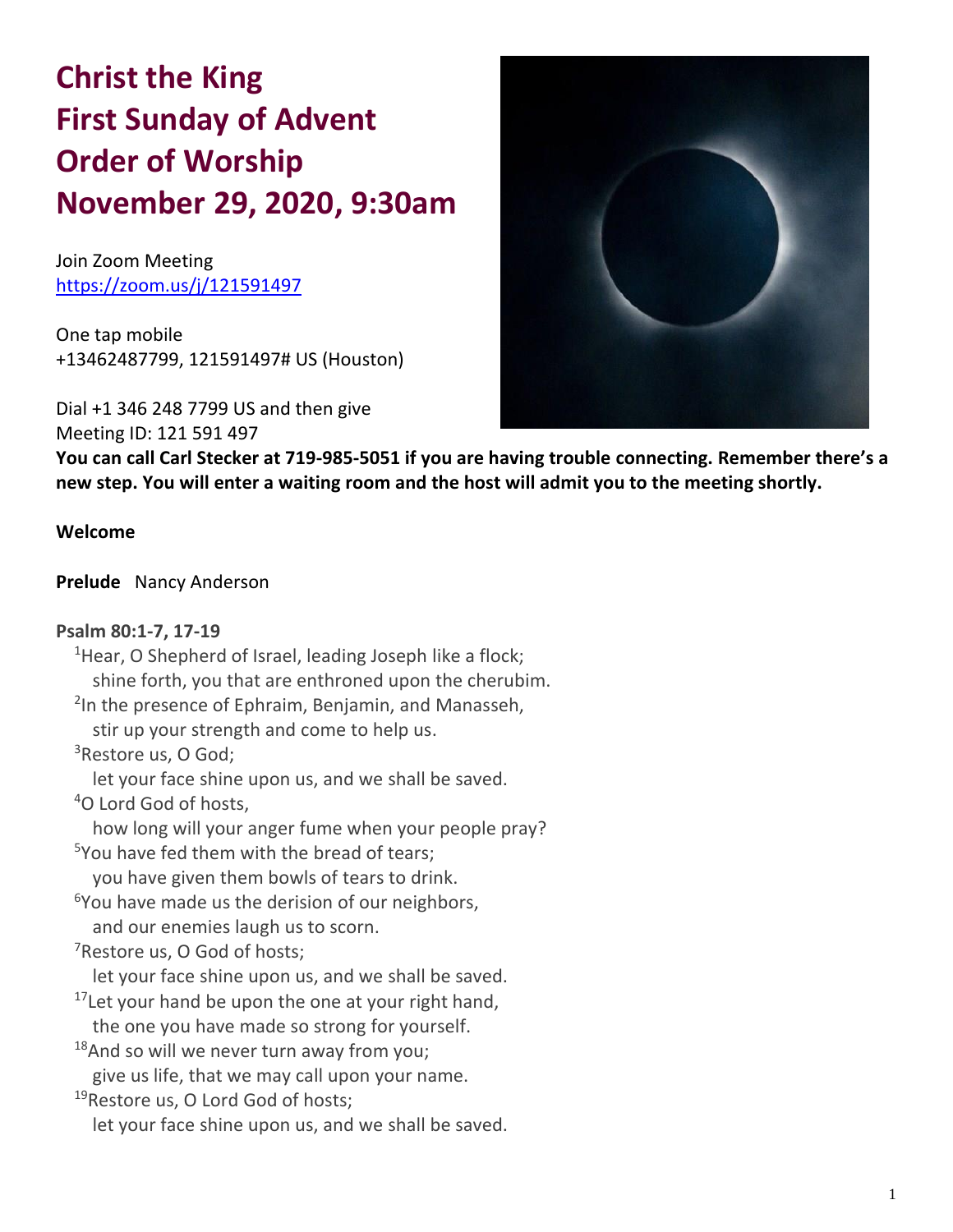# **Confession and Forgiveness**

Blessed be God, Father,  $\pm$  Son, and Holy Spirit, whose forgiveness is sure and whose steadfast love endures forever. **Amen.**

Together let us honestly and humbly confess that we have not lived as God desires. *Silence is kept for reflection.*

Loving and forgiving God, **we confess that we are held captive by sin. In spite of our best efforts, we have gone astray. We have not welcomed the stranger; we have not loved our neighbor; we have not been Christ to one another. Restore us, O God. Wake us up and turn us from our sin. Renew us each day in the light of Christ. Amen.** People of God, hear this glad news: by God's endless grace your sins are forgiven, and you are free—free from all that holds you back and free to live in the peaceable realm of God. May you be strengthened in God's love,  $+$  comforted by Christ's peace, and accompanied with the power of the Holy Spirit. **Amen.**

# **Greeting**

The grace of our Lord Jesus Christ, the love of God, and the communion of the Holy Spirit be with you all. **And also with you.**

# **Prayer of the Day**

Stir up your power, Lord Christ, and come. By your merciful protection awaken us to the threatening dangers of our sins, and keep us blameless until the coming of your new day, for you live and reign with the Father and the Holy Spirit, one God, now and forever. **Amen.**

# **Lighting of Advent wreath** *Yarabba Ssalami* (recorded) *Light the first candle.*

We praise you, O God, for this evergreen crown that marks our days of preparation for Christ's advent. As we light the first candle on this wreath, rouse us from sleep, that we may be ready to greet our Lord when he comes with all the saints and angels. Enlighten us with your grace, and prepare our hearts to welcome him with joy. Grant this through Christ our Lord, whose coming is certain and whose day draws near. **Amen.**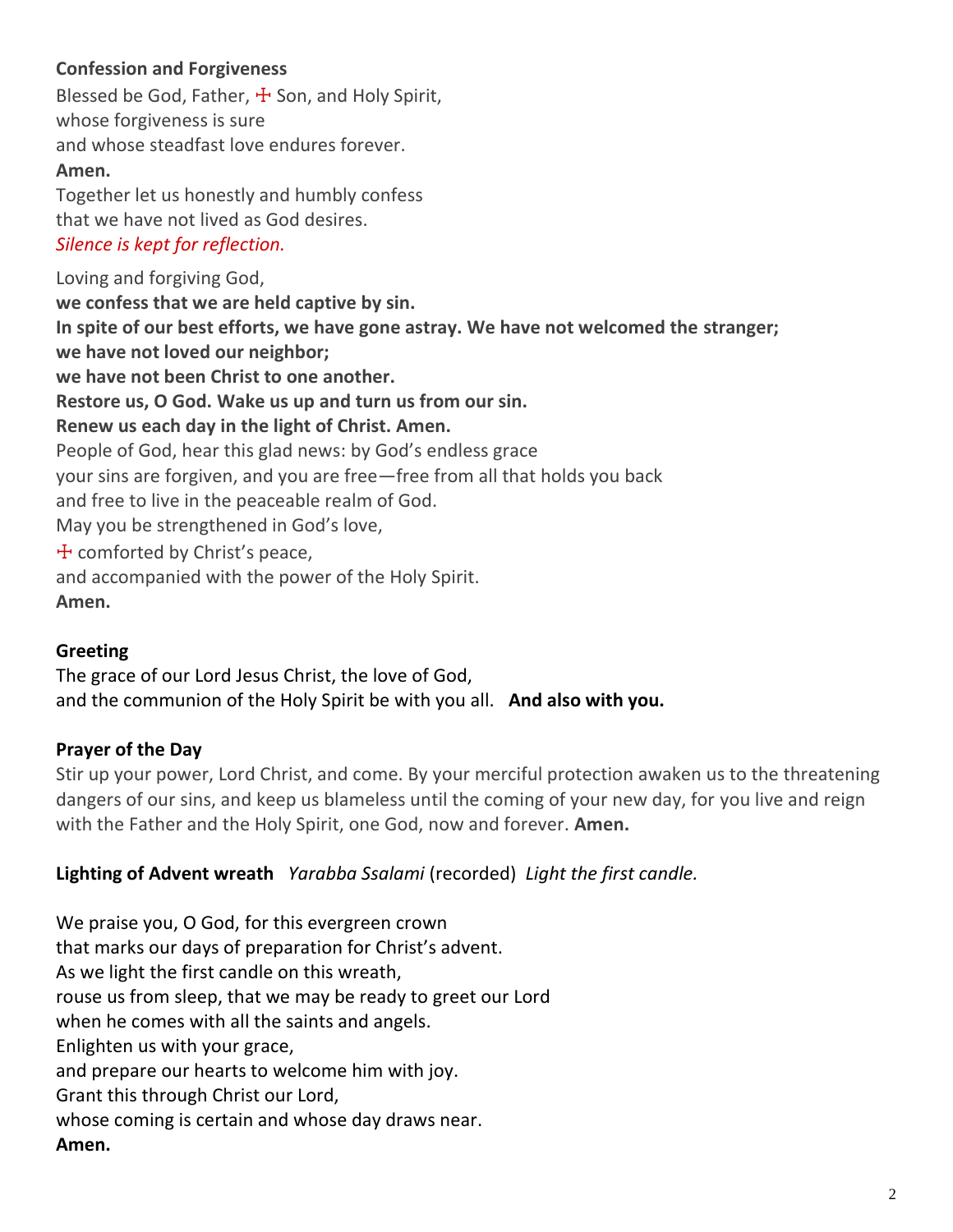#### **Reading: Isaiah 64:1-9**

*This lament comes from a people who have had their hopes shattered. The visions of a rebuilt Jerusalem and a renewed people of God, spoken of in Isaiah 40–55, have not been realized. Instead, the people experience ruin, conflict, and famine. This lament calls God to account—to be the God who has brought deliverance in the past.*

 $1$ O that you would tear open the heavens and come down,

so that the mountains would quake at your presence—

- <sup>2</sup>as when fire kindles brushwood and the fire causes water to boil
	- to make your name known to your adversaries,

so that the nations might tremble at your presence!

 $3$ When you did awesome deeds that we did not expect,

you came down, the mountains quaked at your presence.

4 From ages past no one has heard, no ear has perceived,

no eye has seen any God besides you, who works for those who wait for him.

<sup>5</sup>You meet those who gladly do right, those who remember you in your ways.

But you were angry, and we sinned; because you hid yourself we transgressed.

 $6$ We have all become like one who is unclean, and all our righteous deeds are like a filthy cloth. We all fade like a leaf, and our iniquities, like the wind, take us away.

 $7$ There is no one who calls on your name, or attempts to take hold of you;

for you have hidden your face from us, and have delivered us into the hand of our iniquity.

- $8$ Yet, O LORD, you are our Father; we are the clay, and you are our potter;
- we are all the work of your hand.

 $9D$ o not be exceedingly angry, O LORD, and do not remember iniquity forever. Now consider, we are all your people.

Word of God. Word of Life. **Thanks be to God.**

# **Gospel Acclamation** ELW 151



Music: Dinah Reindorf, b. c. 1927 Music © 1987 Dinah Reindorf, admin. Augsburg Fortress.

#### **Gospel**

The gospel according to Mark chapter 13. **Glory to you, O Lord.**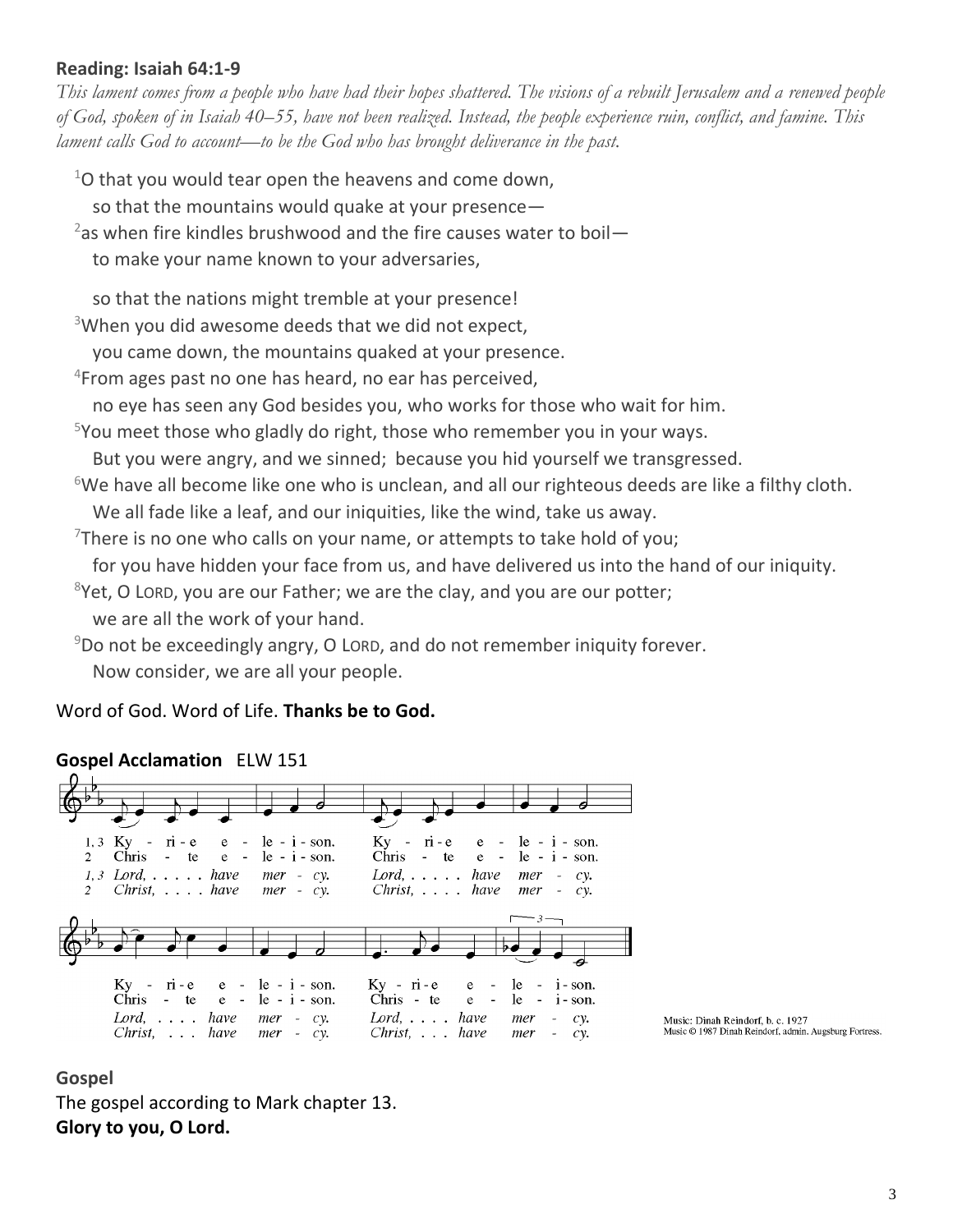## **Mark 13:24-37**

*Jesus encourages his followers to look forward to the day when he returns in power and glory to end all suffering.*

[Jesus said:]  $^{24}$ "In those days, after that suffering,

the sun will be darkened,

and the moon will not give its light,

 $25$  and the stars will be falling from heaven,

and the powers in the heavens will be shaken.

<sup>26</sup>Then they will see 'the Son of Man coming in clouds' with great power and glory. <sup>27</sup>Then he will send out the angels, and gather his elect from the four winds, from the ends of the earth to the ends of heaven.

 $28$ "From the fig tree learn its lesson: as soon as its branch becomes tender and puts forth its leaves, you know that summer is near.  $^{29}$ So also, when you see these things taking place, you know that he is near, at the very gates. <sup>30</sup>Truly I tell you, this generation will not pass away until all these things have taken place.  $31$ Heaven and earth will pass away, but my words will not pass away.

 $32^{\circ}$ But about that day or hour no one knows, neither the angels in heaven, nor the Son, but only the Father.  $33B$ eware, keep alert; for you do not know when the time will come.  $34$ It is like a man going on a journey, when he leaves home and puts his slaves in charge, each with his work, and commands the doorkeeper to be on the watch.  $35$ Therefore, keep awake—for you do not know when the master of the house will come, in the evening, or at midnight, or at cockcrow, or at dawn,  $36$  or else he may find you asleep when he comes suddenly.  $37$ And what I say to you I say to all: Keep awake."

The good news of the Lord. **Praise to you, O Christ.**

# **Children's message- the Wusk Family**

#### **Sermon**

**Hymn of the Day:** *Little Drummer Boy*arranged by John Handal, sung by Voices of Bethlehem

# **Prayers of Intercession**

God of power and might, tear open the heavens and come quickly to this weary world. Hear our prayers for everyone in need.

Hear us, O God. **Your mercy is great.**

We pray for the people in our families and congregation who live with depression, anxiety, chronic pain, addiction, and other invisible illnesses (*especially*). Ease their suffering and support them when they struggle. Hear us, O God. **Amen.**

# **Peace**

The peace of Christ be with you always. **And also with you. (or** *Peace of Christ forever***)**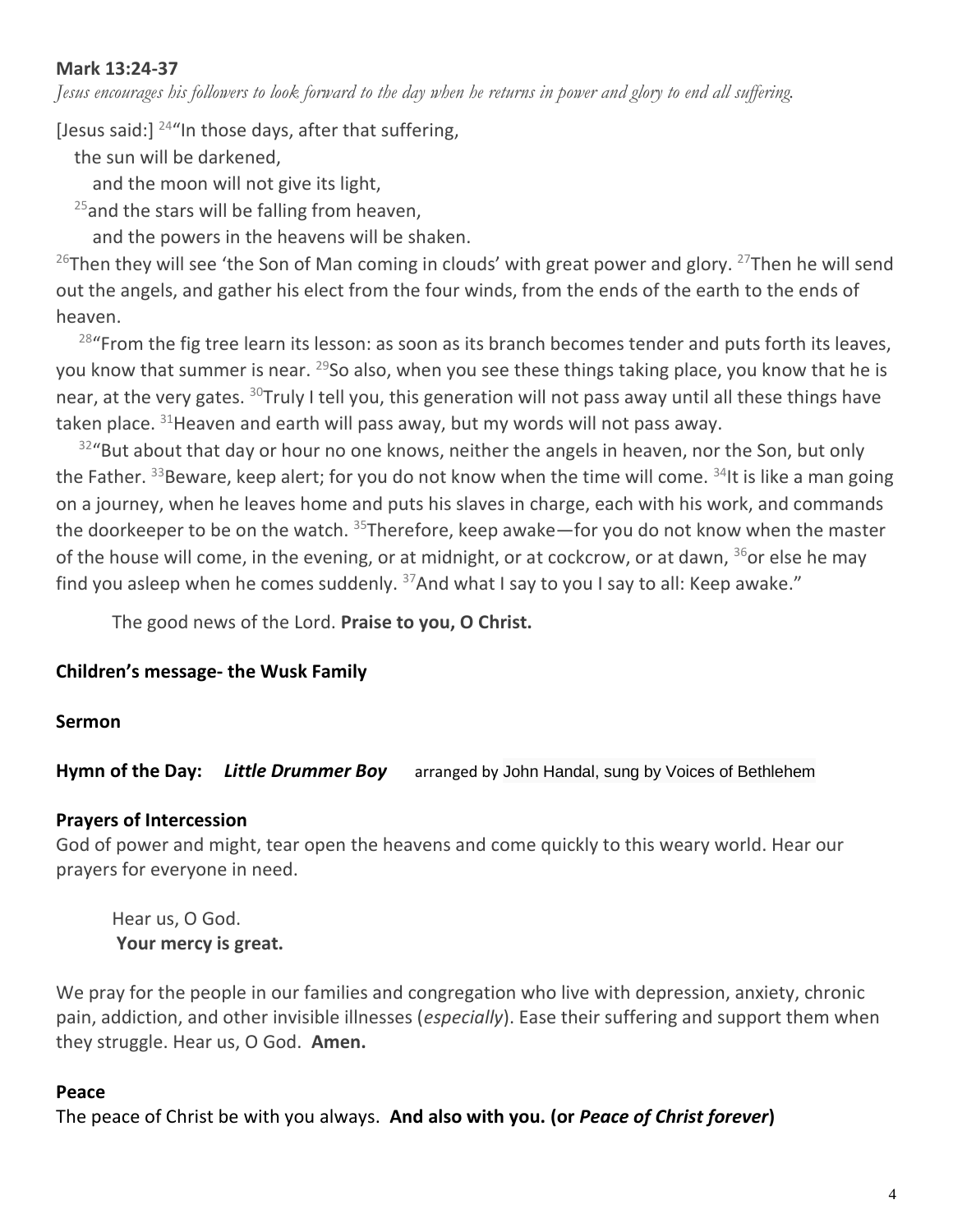## **Offering Message**



Text: North American, 19th cent. Music: AWAY IN A MANGER, James R. Murray, 1841-1905

#### **Offering Prayer**

Generous God,

you have created all that is,

and you provide for us in every season.

Bless all that we offer,

that through these gifts the world will receive your blessing.

In the name of Jesus, Emmanuel, we pray.

**Amen.**

#### **Lord's Prayer**

**Our Father, who art in heaven, hallowed be thy name, thy kingdom come, thy will be done, on earth as it is in heaven. Give us this day our daily bread; and forgive us our trespasses, as we forgive those who trespass against us; and lead us not into temptation, but deliver us from evil. For thine is the kingdom, and the power, and the glory, forever and ever. Amen.**